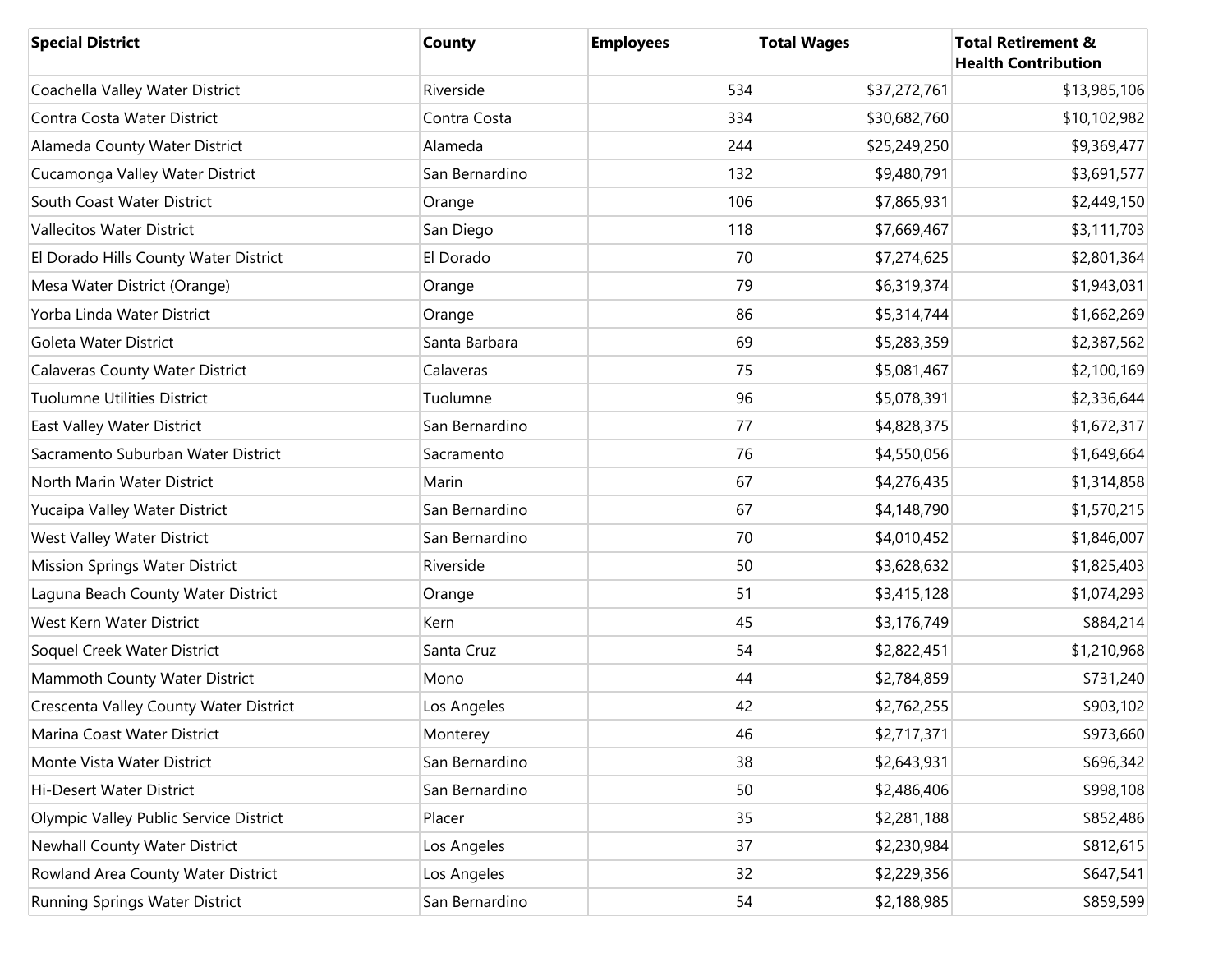| <b>Montecito Water District</b>            | Santa Barbara  | 31 | \$2,083,632 | \$386,777 |
|--------------------------------------------|----------------|----|-------------|-----------|
| Indian Wells Valley Water District         | Kern           | 38 | \$2,064,531 | \$691,068 |
| San Lorenzo Valley Water District          | Santa Cruz     | 32 | \$2,016,566 | \$475,842 |
| Valley County Water District               | Los Angeles    | 29 | \$1,876,862 | \$910,722 |
| Camrosa Water District                     | Ventura        | 34 | \$1,831,818 | \$663,073 |
| Trabuco Canyon Water District              | Orange         | 28 | \$1,806,152 | \$838,831 |
| North Coast County Water District          | San Mateo      | 31 | \$1,793,723 | \$846,008 |
| Sunnyslope County Water District           | San Benito     | 25 | \$1,776,317 | \$724,512 |
| Leucadia Wastewater District               | San Diego      | 24 | \$1,646,788 | \$675,258 |
| Twentynine Palms County Water District     | San Bernardino | 33 | \$1,555,186 | \$819,471 |
| Coastside County Water District            | San Mateo      | 30 | \$1,546,394 | \$747,715 |
| Carpinteria Valley Water District          | Santa Barbara  | 28 | \$1,487,662 | \$699,982 |
| Joshua Basin Water District                | San Bernardino | 28 | \$1,484,307 | \$214,931 |
| Tehachapi - Cummings County Water District | Kern           | 22 | \$1,245,851 | \$648,611 |
| <b>Scotts Valley Water District</b>        | Santa Cruz     | 24 | \$1,236,223 | \$498,159 |
| Mid Peninsula Water District               | San Mateo      | 24 | \$1,164,515 | \$676,457 |
| Diablo Water District                      | Contra Costa   | 20 | \$1,117,682 | \$554,869 |
| San Gabriel County Water District          | Los Angeles    | 19 | \$1,022,724 | \$393,646 |
| Orchard Dale Water District                | Los Angeles    | 13 | \$893,753   | \$191,260 |
| Quartz Hill Water District                 | Los Angeles    | 18 | \$881,381   | \$367,344 |
| La Puente Valley County Water              | Los Angeles    | 19 | \$872,678   | \$417,383 |
| Crestline Village Water District           | San Bernardino | 21 | \$835,100   | \$300,880 |
| Pico Water District                        | Los Angeles    | 17 | \$817,985   | \$224,206 |
| Valley of the Moon Water District          | Sonoma         | 18 | \$805,110   | \$320,153 |
| La Habra Heights County Water District     | Los Angeles    | 18 | \$791,825   | \$268,388 |
| Linda County Water District                | Yuba           | 17 | \$736,342   | \$478,909 |
| Sweetwater Springs Water District          | Sonoma         | 16 | \$731,879   | \$236,958 |
| Clearlake Oaks Water District              | Lake           | 23 | \$703,985   | \$228,547 |
| Purissima Hills Water District             | Santa Clara    | 16 | \$690,464   | \$153,171 |
| Westborough County Water District          | San Mateo      | 15 | \$658,431   | \$174,532 |
| Stinson Beach County Water District        | Marin          | 13 | \$625,876   | \$288,194 |
| Idyllwild Water District                   | Riverside      | 16 | \$614,201   | \$240,695 |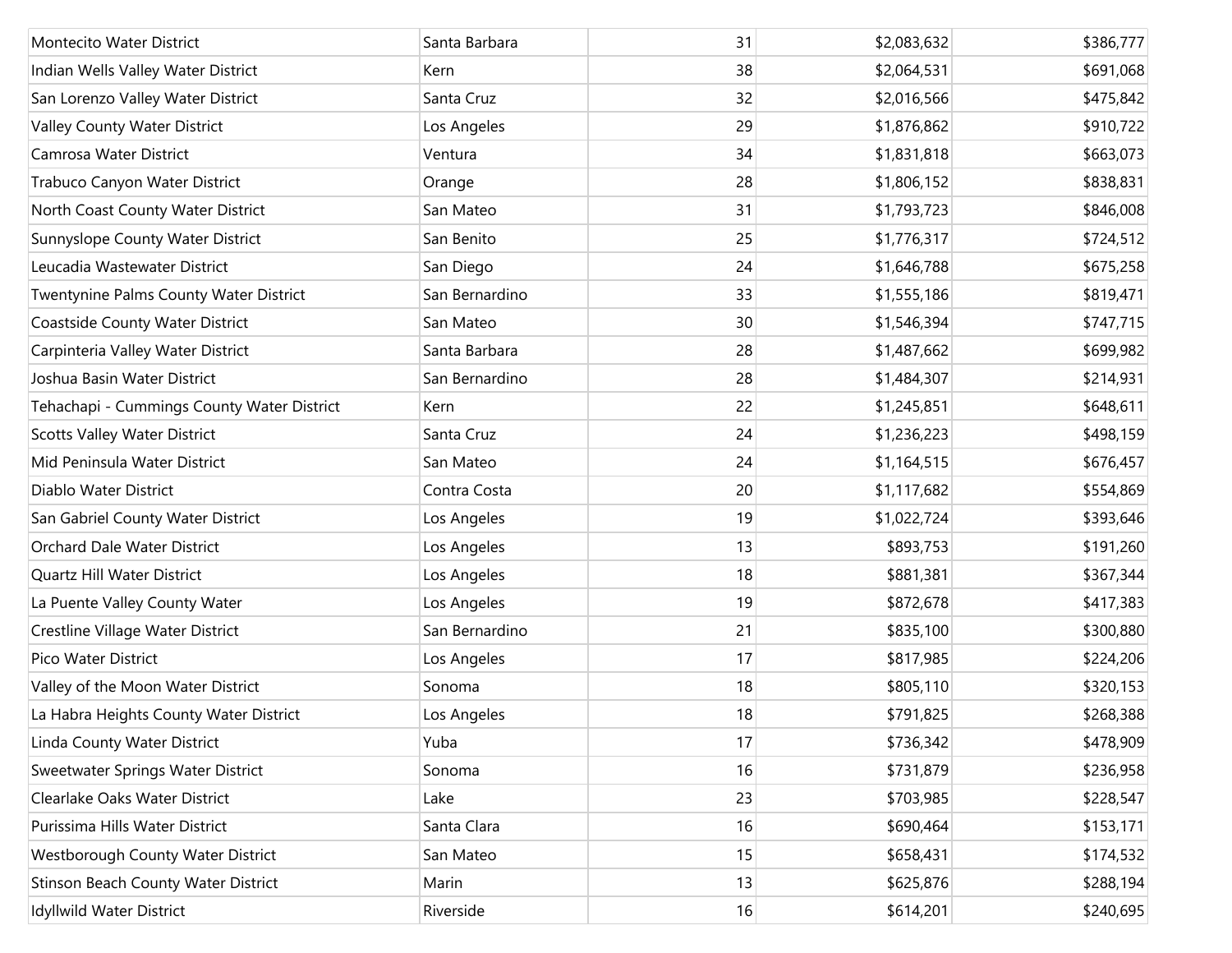| Malaga County Water District               | Fresno         | 17             | \$605,137 | \$39,829  |
|--------------------------------------------|----------------|----------------|-----------|-----------|
| Firebaugh Canal Water District             | Fresno         | 17             | \$563,076 | \$187,636 |
| North Yuba Water District                  | Yuba           | 14             | \$512,925 | \$167,230 |
| Florin County Water District               | Sacramento     | 18             | \$485,132 | \$79,977  |
| Ventura River County Water District        | Ventura        | 11             | \$473,927 | \$169,586 |
| Meadow Vista County Water District         | Placer         | 12             | \$433,962 | \$93,238  |
| East Orange County Water District          | Orange         | 13             | \$426,692 | \$116,479 |
| Pinedale County Water District             | Fresno         | 11             | \$392,666 | \$161,142 |
| Rio Linda-Elverta Community Water District | Sacramento     | 13             | \$376,880 | \$115,600 |
| <b>Greenfield County Water District</b>    | Kern           | 11             | \$375,217 | \$133,757 |
| Redwood Valley County Water District       | Mendocino      | 12             | \$334,906 | \$88,514  |
| Konocti County Water District              | Lake           | 16             | \$334,127 | \$79,068  |
| Meiners Oaks County Water District         | Ventura        | 11             | \$320,937 | \$114,900 |
| <b>Aromas Water District</b>               | San Benito     | 12             | \$316,049 | \$66,270  |
| Del Paso Manor Water District              | Sacramento     | 14             | \$306,904 | \$92,339  |
| Sativa-Los Angeles County Water District   | Los Angeles    | 12             | \$302,348 | \$24,084  |
| <b>Hilmar County Water District</b>        | Merced         | 12             | \$300,669 | \$36,500  |
| <b>Burney Water District</b>               | Shasta         | 24             | \$293,414 | \$72,590  |
| Willow County Water District               | Mendocino      | 16             | \$290,450 | \$34,357  |
| Delhi County Water District                | Merced         | 10             | \$282,734 | \$85,096  |
| <b>Colusa County Water District</b>        | Colusa         | 10             | \$281,216 | \$79,153  |
| Arrowbear Park County Water District       | San Bernardino | 12             | \$277,166 | \$55,835  |
| Forestville Water District                 | Sonoma         | 11             | \$276,272 | \$60,608  |
| Millview County Water District             | Mendocino      | 10             | \$254,878 | \$15,393  |
| Sierra Lakes County Water District         | Placer         | 9              | \$246,016 | \$62,938  |
| Pine Cove Water District                   | Riverside      | 11             | \$242,920 | \$106,090 |
| Kings County Water District                | Kings          | 9              | \$241,020 | \$47,244  |
| Franklin County Water District             | Merced         | 9              | \$240,152 | \$22,963  |
| Pleasant Valley County Water District      | Ventura        | $\overline{9}$ | \$239,318 | \$86,137  |
| Alpine Springs County Water District       | Placer         | 7              | \$223,943 | \$82,705  |
| Cobb Area County Water District            | Lake           | 12             | \$222,968 | \$37,006  |
| Seeley County Water District               | Imperial       | 14             | \$197,712 | \$63,800  |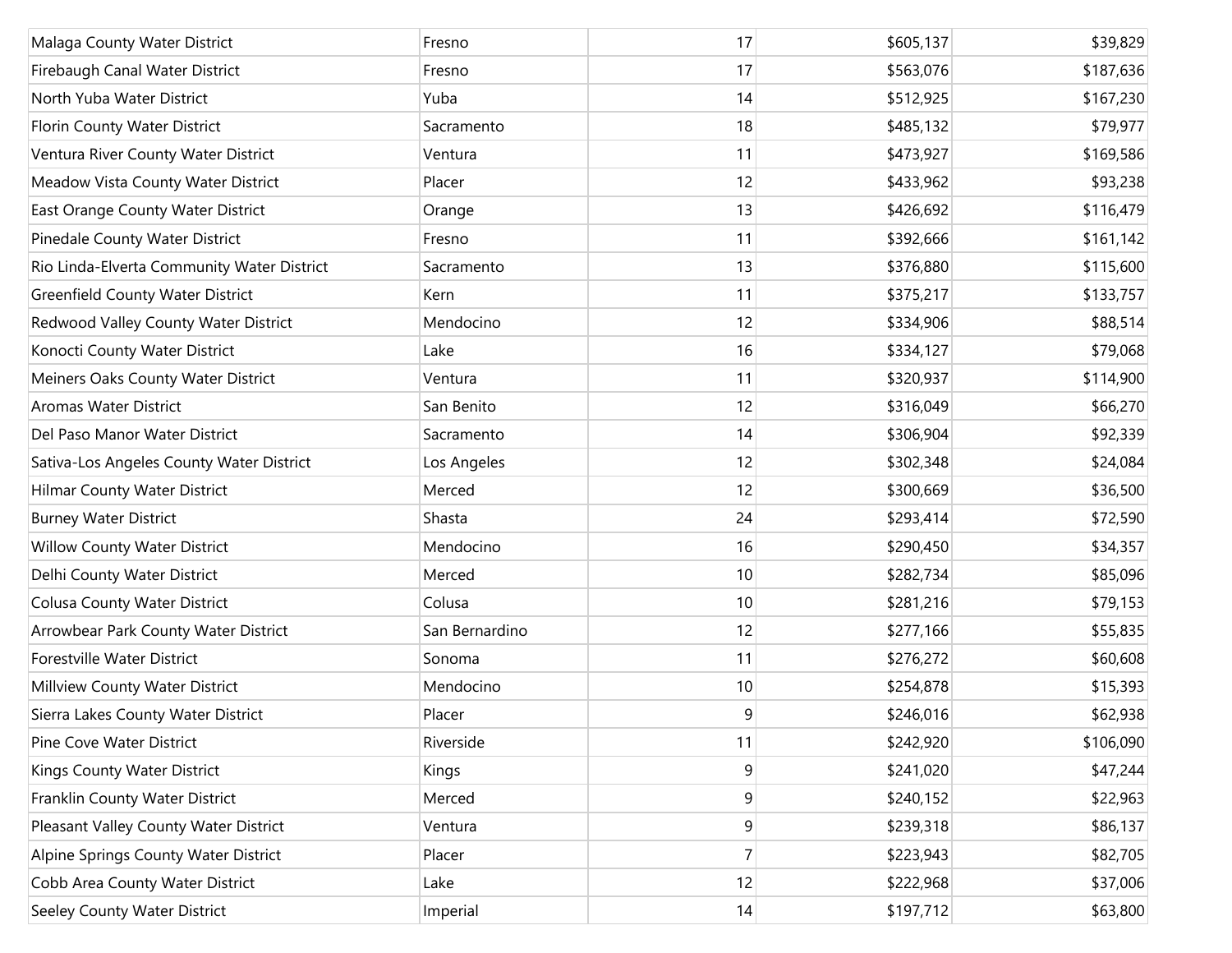| <b>Central Water District</b>               | Santa Cruz      | 10             | \$188,367 | \$35,571 |
|---------------------------------------------|-----------------|----------------|-----------|----------|
| Midway Heights County Water District        | Placer          | 11             | \$187,375 | \$48,318 |
| Callayomi County Water District             | Lake            | 9              | \$179,015 | \$75,811 |
| Lompico County Water District               | Santa Cruz      | 12             | \$173,229 | \$0      |
| Santa Nella County Water District           | Merced          | 12             | \$172,568 | \$91,863 |
| Buckingham Park Water District              | Lake            | 9              | \$156,018 | \$15,930 |
| Home Garden County Water District           | Riverside       | 12             | \$139,490 | \$45,740 |
| Cabazon County Water District               | Riverside       | 10             | \$136,529 | \$44,532 |
| Linden County Water District                | San Joaquin     | 8              | \$132,506 | \$40,761 |
| <b>Cottonwood Water District</b>            | Shasta          | 8              | \$129,835 | \$48,861 |
| Mariana Ranchos County Water District       | San Bernardino  | 12             | \$110,879 | \$0      |
| Laytonville County Water District           | Mendocino       | 11             | \$109,201 | \$40,623 |
| Merquin County Water District               | Merced          | 8              | \$99,078  | \$13,000 |
| Green Valley County Water District          | Los Angeles     | 7              | \$90,230  | \$6,316  |
| <b>Westport County Water District</b>       | Mendocino       | 10             | \$83,066  | \$0      |
| Rand Communities Water District             | Kern            | 9              | \$82,916  | \$0      |
| Winterhaven Water District                  | Imperial        | 8              | \$81,331  | \$0      |
| Thunderbird County Water District           | San Bernardino  | 7              | \$78,078  | \$0      |
| Apple Valley Heights County Water District  | San Bernardino  | 10             | \$76,552  | \$0      |
| Upper Lake County Water District            | Lake            | 7              | \$74,054  | \$6,690  |
| West Valley County Water                    | Los Angeles     | 8              | \$69,660  | \$0      |
| Juniper-Riviera County Water District       | San Bernardino  | 7              | \$65,750  | \$0      |
| Rossmoor/Los Alamitos Area Sewer District   | Orange          | 6              | \$63,219  | \$0      |
| Circle Oaks County Water District           | Napa            | 7              | \$63,000  | \$0      |
| Hydesville County Water District            | Humboldt        | $\overline{7}$ | \$57,615  | \$5,248  |
| Apple Valley Foothill County Water District | San Bernardino  | 8              | \$48,650  | \$0      |
| <b>Elk County Water District</b>            | Mendocino       | 10             | \$45,439  | \$3,600  |
| Palo Verde County Water District            | Imperial        | 10             | \$45,104  | \$0      |
| Garden Farms Community Water District       | San Luis Obispo | 9              | \$35,582  | \$0      |
| Tres Pinos County Water District            | San Benito      | 6              | \$29,512  | \$0      |
| Lebec County Water District                 | Kern            | 8              | \$24,598  | \$0      |
| Alderpoint County Water District            | Humboldt        | $\overline{7}$ | \$23,986  | \$0      |